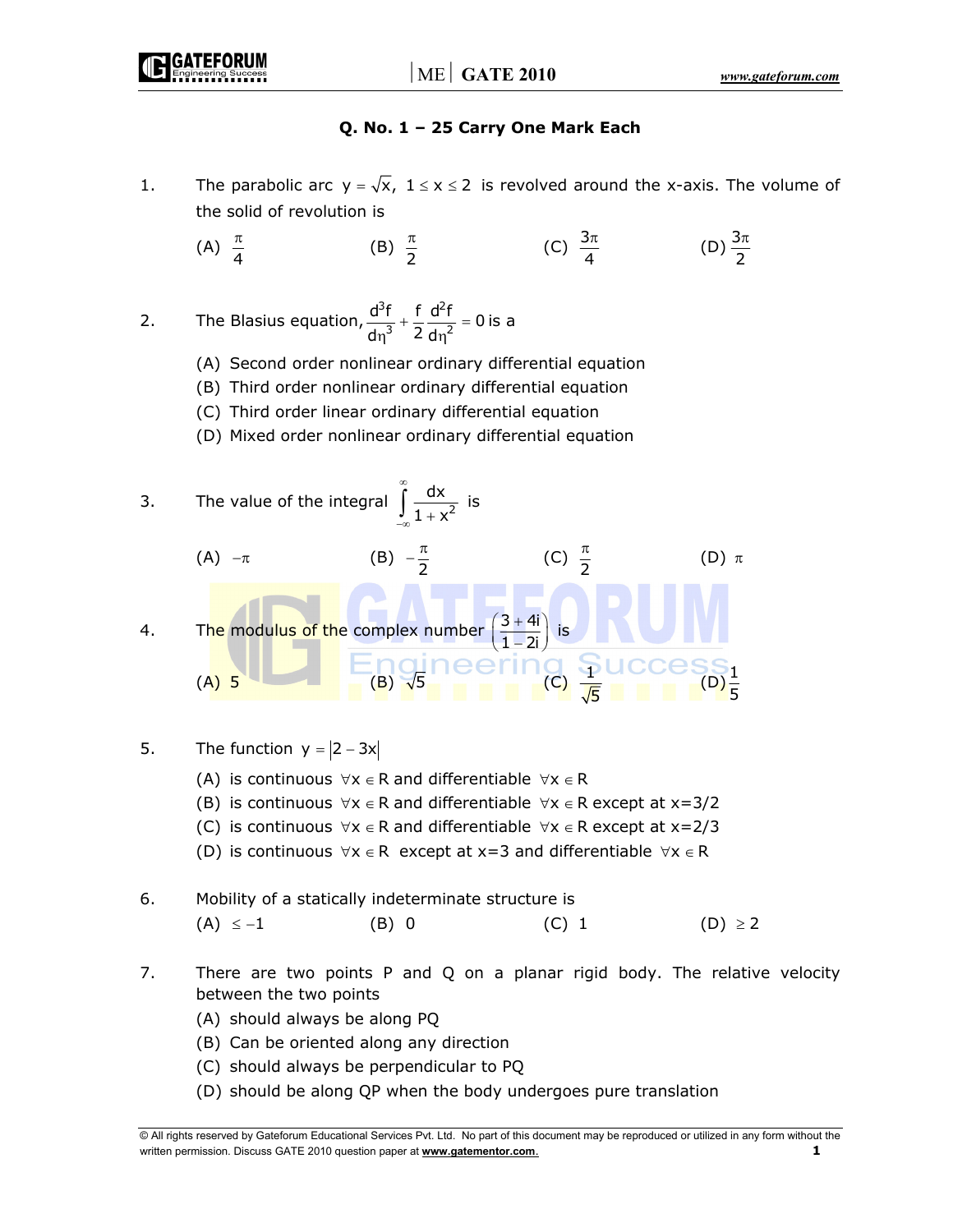- 8. The state of plane-stress at a point is given by  $\sigma_x$  = -200MPa,  $\sigma_y$  = 100MPa and  $\tau_{xy}$  = 100MPa. The maximum shear stress in MPa is
	- (A) 111.8 (B) 150.1 (C) 180.3 (D) 223.6
- 9. Which of the following statements is INCORRECT?
	- (A) Grashof's rule states that for a planar crank-rocker four bar mechanism, the sum of the shortest and longest link lengths cannot be less than the sum of the remaining two link lengths.
	- (B) Inversions of a mechanism are created by fixing different links one at a time.
	- (C) Geneva mechanism is an intermittent motion device
	- (D) Gruebler's criterion assumes mobility of a planar mechanism to be one.
- 10. The natural frequency of a spring-mass system on earth is  $\omega_{n}$ . The natural frequency of this system on the moon  $(g_{\text{moon}} = g_{\text{earth}} / 6)$  is
	- (A)  $\omega_n$  (B)0.408 $\omega_n$  (C) 0.204 $\omega_n$  (D) 0.167 $\omega_n$
- 11. Tooth interference in an external involute spur gear pair can be reduced by
	- (A) decreasing center distance between gear pair
	- (B) decreasing module
	- (C) decreasing pressure angle
	- (D) increasing number of gear teeth
- 12. For the stability of a floating body, under the influence of gravity alone, which of the following is TRUE?
	- (A) Metacentre should be below centre of gravity
	- (B) Metacentre should be above centre of gravity
	- (C) Metacentre and centre of gravity must lie on the same horizontal line
	- (D) Metacentre and centre of gravity must lie on the same vertical line
- 13. The maximum velocity of a one-dimensional incompressible fully developed viscous flow, between two fixed parallel plates, is  $6ms<sup>-1</sup>$ . The mean velocity (in  $ms^{-1}$ ) of the flow is
- (A) 2 (B) 3 (C) 4 (D) 5
- 14. A phenomenon is modeled using n dimensional variables with k primary dimensions. The number of non-dimensional variables is
	- (A) k (B) n (C) n-k (D) n+k

© All rights reserved by Gateforum Educational Services Pvt. Ltd. No part of this document may be reproduced or utilized in any form without the written permission. Discuss GATE 2010 question paper at **www.gatementor.com**. **2**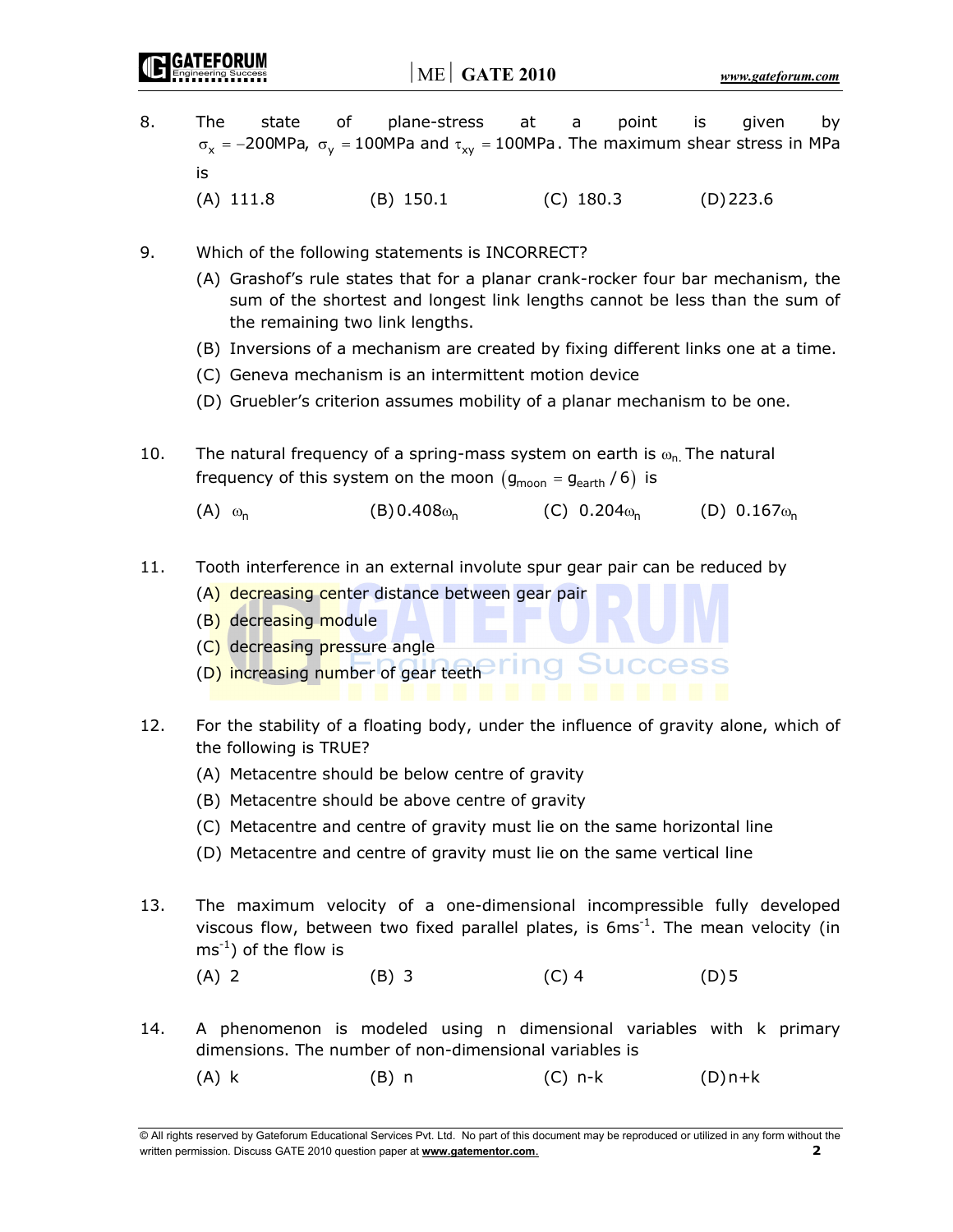- 15. A turbo-charged four-stroke direct injection diesel engine has a displacement volume of  $0.0259m<sup>3</sup>$  (25.9litres). The engine has an output of 950kW at 2200rpm. The mean effective pressure in MPa is closest to (A) 2 (B) 1 (C) 0.2 (D) 0.1
- 16. One kilogram of water at room temperature is brought into contact with a high temperature thermal reservoir. The entropy change of the universe is
	- (A) equal to entropy change of the reservoir
	- (B) equal to entropy change of water
	- (C) equal to zero
	- (D) always positive
- 17. A hydraulic turbine develops 1000kW power for a head of 40m. If the head is reduced to 20m, the power developed (in kW) is
- (A) 177 (B) 354 (C) 500 (D) 707
- 18. The material property which depends only on the basic crystal structure is
	- (A) fatigue strength (B) work hardening
	- (C) fracture strength (D) elastic constant
- 19. In a gating system, the ratio 1:2:4 represents
	- (A) sprue base area: runner area: ingate area SUCCAS
	- (B) pouring basin area: ingate area: runner area
	- (C) sprue base area: ingate area: casting area
	- (D) runner area: ingate area: casting area
- 20. A shaft has a dimension,  $\phi$ 35<sup>-0.009</sup> . The respective values of fundamental deviation and tolerance are
	- (A)  $-0.025$ ,  $\pm 0.008$  (B)  $-0.025, 0.016$
	- (C)  $-0.009, \pm 0.008$  (D)  $-0.009, 0.016$
- 21. In a CNC program block, N002 G02 G91 X40 Z40…, G02 AND G91 refer to
	- (A) circular interpolation in counterclockwise direction and incremental dimension
	- (B) circular interpolation in counterclockwise direction and absolute dimension
	- (C) circular interpolation in clockwise direction and incremental dimension
	- (D) circular interpolation in clockwise direction and absolute dimension

<sup>©</sup> All rights reserved by Gateforum Educational Services Pvt. Ltd. No part of this document may be reproduced or utilized in any form without the written permission. Discuss GATE 2010 question paper at **www.gatementor.com**. **3**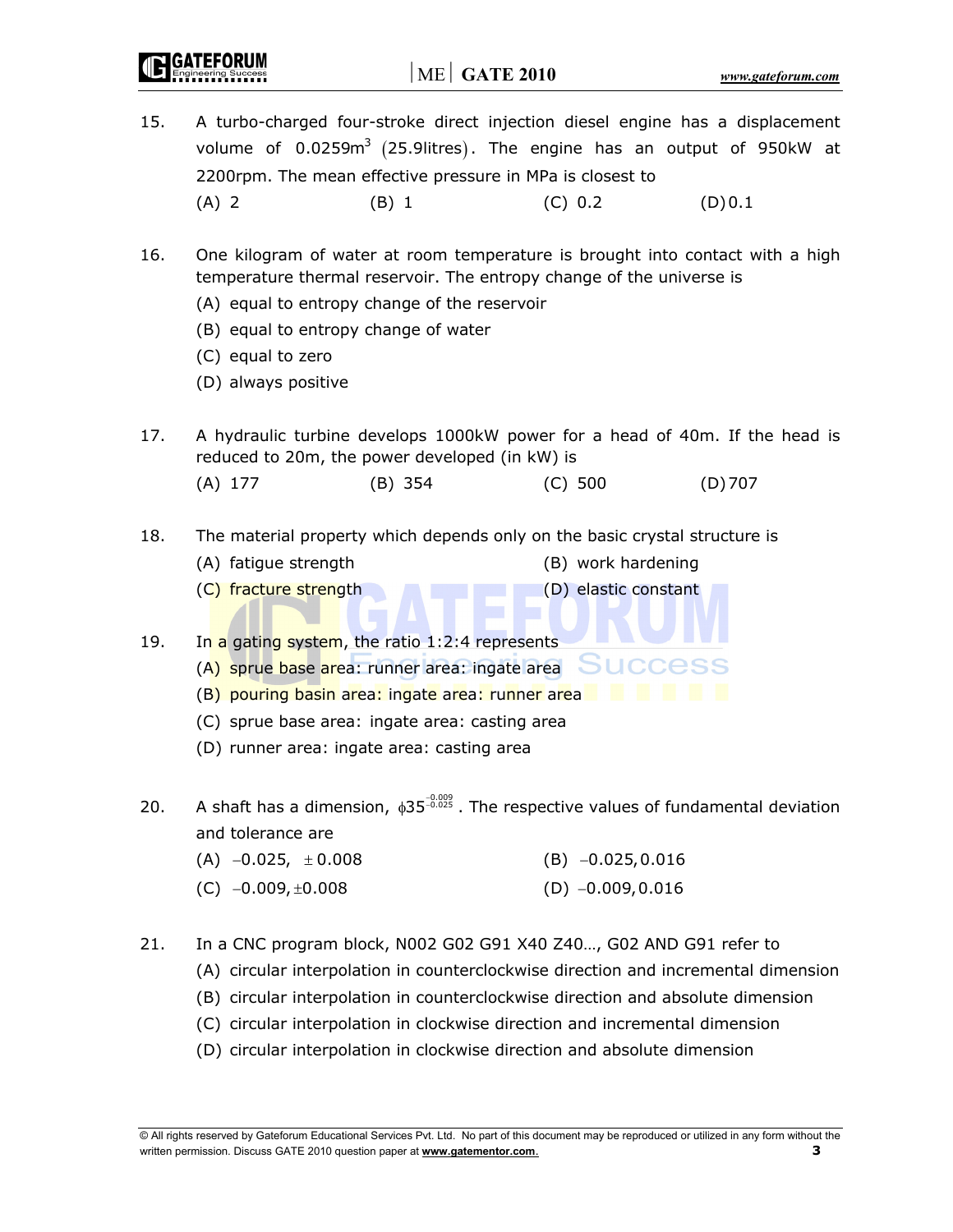- 22. The demand and forecast for February are 12000 and 10275, respectively. Using single exponential smoothening method (smoothening coefficient  $= 0.25$ ), forecast for the month of March is (A) 431 (B) 9587 (C) 10706 (D) 11000
- 23. Little's law is relationship between
	- (A) stock level and lead time in an inventory system
	- (B) waiting time and length of the queue in a queuing system
	- (C) number of machines and job due dates in a scheduling problem
	- (D) uncertainty in the activity time and project completion time
- 24. Vehicle manufacturing assembly line is an example of (A) product layout (B) process layout (C) manual layout (D) fixed layout
- 25. Simplex method of solving linear programming problem uses
	- (A) all the points in the feasible region
	- (B) only the corner points of the feasible region
	- (C) intermediate points within the infeasible region
	- (D) only the interior points in the feasible region.

**Q. No. 26 – 51 Carry Two Marks Each** 

 **Note: All length dimensions shown in the figures are in mm unless otherwise specified. Figures are not drawn to scale.** 

26. Torque exerted on a flywheel over a cycle is listed in the table. Flywheel energy (in J per unit cycle) using Simpson's rule is

| Angle (degree) | C | 60   | 120    | 180 | 240 | 300    | 36C |
|----------------|---|------|--------|-----|-----|--------|-----|
| Torque (Nm)    | 0 | 1066 | $-323$ |     | 323 | $-355$ |     |

(A) 542 (B) 993 (C) 1444 (D) 1986

- 27. One of the eigen vectors of the matrix A =  $\begin{bmatrix} 2 & 2 \\ 2 & 3 \end{bmatrix}$  $\begin{bmatrix} 2 & 2 \\ 1 & 3 \end{bmatrix}$  is
- (A)  $\begin{Bmatrix} 2 \\ -1 \end{Bmatrix}$  (B)  $\begin{Bmatrix} 2 \\ 1 \end{Bmatrix}$  (C)  $\begin{Bmatrix} 4 \\ 1 \end{Bmatrix}$  $(D) \begin{Bmatrix} 1 \\ -1 \end{Bmatrix}$

<sup>©</sup> All rights reserved by Gateforum Educational Services Pvt. Ltd. No part of this document may be reproduced or utilized in any form without the written permission. Discuss GATE 2010 question paper at **www.gatementor.com**. **4**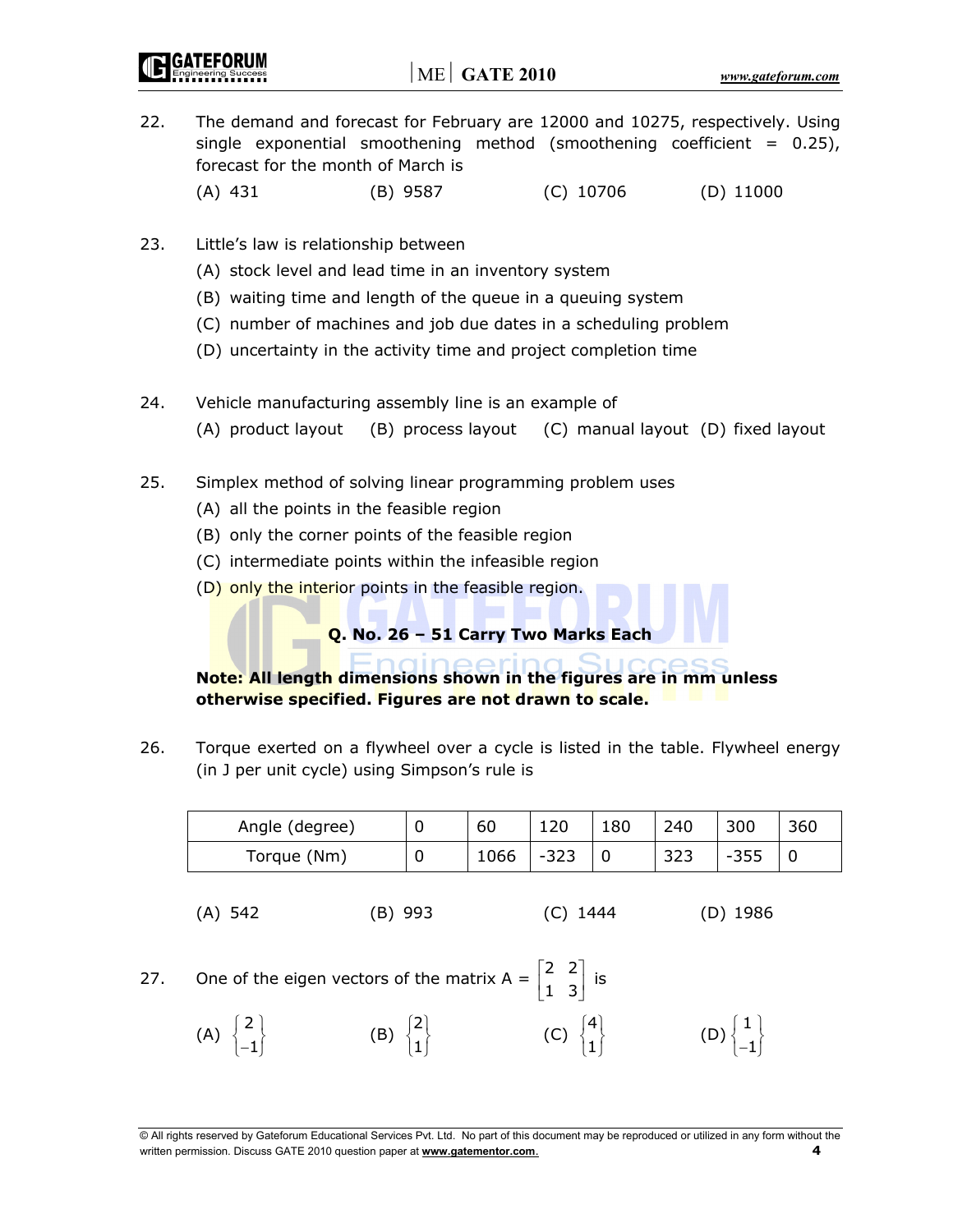**GATEFORUM** 

28. Velocity vector of a flow field is given as  $\vec{V} = 2xy\hat{i} - x^2z\hat{j}$ . the velocity vector at  $(1,1,1)$  is (A)  $4\hat{i} - \hat{j}$  (B)  $4\hat{i} - \hat{k}$  (C)  $\hat{i} - 4\hat{j}$  (D)  $\hat{i} - 4\hat{k}$ 

29. The Laplace Transform of a function  $f(t) = \frac{1}{s^2 (s + 1)}$ . The  $f(t)$  is

- (A)  $t-1+e^{-t}$  (B)  $t+1+e^{-t}$  (C)  $-1+e^{-t}$  (D)  $2t+e^{t}$
- 30. A box contains 2 washers, 3 nuts and 4 bolts. Items are drawn from the box at random one at a time without replacement. The probability of drawing 2 washers first followed by 3 nuts and subsequently the 4 bolts is (A) 2/315 (B) 1/630 (C) 1/1260 (D) 1/2520
- 31. A band brake having band-width of 80mm, drum diameter of 250mm, coefficient of friction of 0.25 and angle of wrap of 270 degrees is required to exert a friction torque of 1000N-m. The maximum tension (in kN) developed in the band is (A) 1.88 (B) 3.56 (C) 6.12 (D) 11.56
- 32. A bracket (shown in figure) is rigidly mounted on wall using four rivets. Each rivet is 6mm in diameter and has an effective length of 12mm.



(A) 4.4 (B) 8.8 (C) 17.6 (D) 35.2

33. A mass m attached to a spring is subjected to a harmonic force as shown in figure. The amplitude of the forced motion is observed to be 50mm. the value of m (in kg) is



<sup>©</sup> All rights reserved by Gateforum Educational Services Pvt. Ltd. No part of this document may be reproduced or utilized in any form without the written permission. Discuss GATE 2010 question paper at **www.gatementor.com**. **5**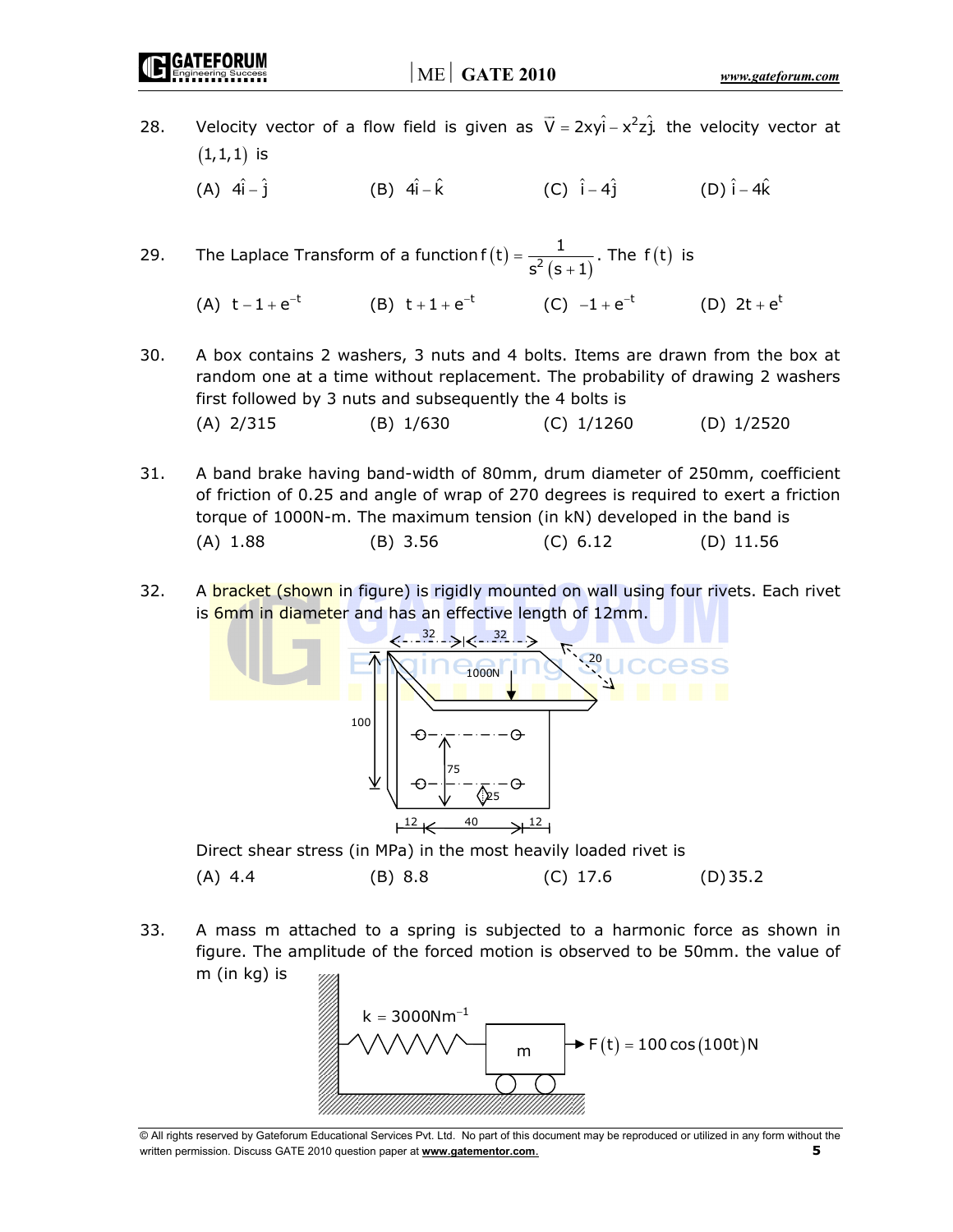| <b>IC CATEFORUM</b> | $ME$ GATE 2010 |     | www.gateforum.com |  |
|---------------------|----------------|-----|-------------------|--|
| A).                 | B.             | 'C) |                   |  |

34. For the epicyclic gear arrangement shown in the figure,  $\omega_2 = 100$ rad/s clockwise (CW) and  $\omega_{arm} = 80 \text{rad/s}$  counter clockwise (CCW). The angular velocity  $ω<sub>5</sub>$ (in rad/s) is



- 35. A lightly loaded full journal bearing has a journal of 50mm, bush bore of 50.05mm and bush length of 20mm. if rotational speed of journal is 1200rpm and average viscosity of liquid lubricant is 0.03 Pa s, the power loss (in W) will be (A) 37 (B) 74 (C) 118 (D) 237
- 36. For the configuration shown, the angular velocity of link AB is 10 rad/s counterclockwise. The magnitude of the relative sliding velocity (in ms<sup>-1</sup>) of slider B with respect to rigid link CD is



- 37. A smooth pipe of diameter 200mm carries water. The pressure in the pipe at section S1 (elevation: 10m) is 50kPa. At Section S2 (elevation: 12m) the pressure is 20kPa and velocity is  $2ms^{-1}$ . Density of water is 1000kgm<sup>-3</sup> and acceleration due to gravity is  $9.8 \text{ms}^{-2}$ . Which of the following is TRUE?
	- (A) flow from S1 to S2 and head loss is 0.53m
	- (B) flow from S2 to S1 and head loss is 0.53m

<sup>©</sup> All rights reserved by Gateforum Educational Services Pvt. Ltd. No part of this document may be reproduced or utilized in any form without the written permission. Discuss GATE 2010 question paper at **www.gatementor.com**. **6**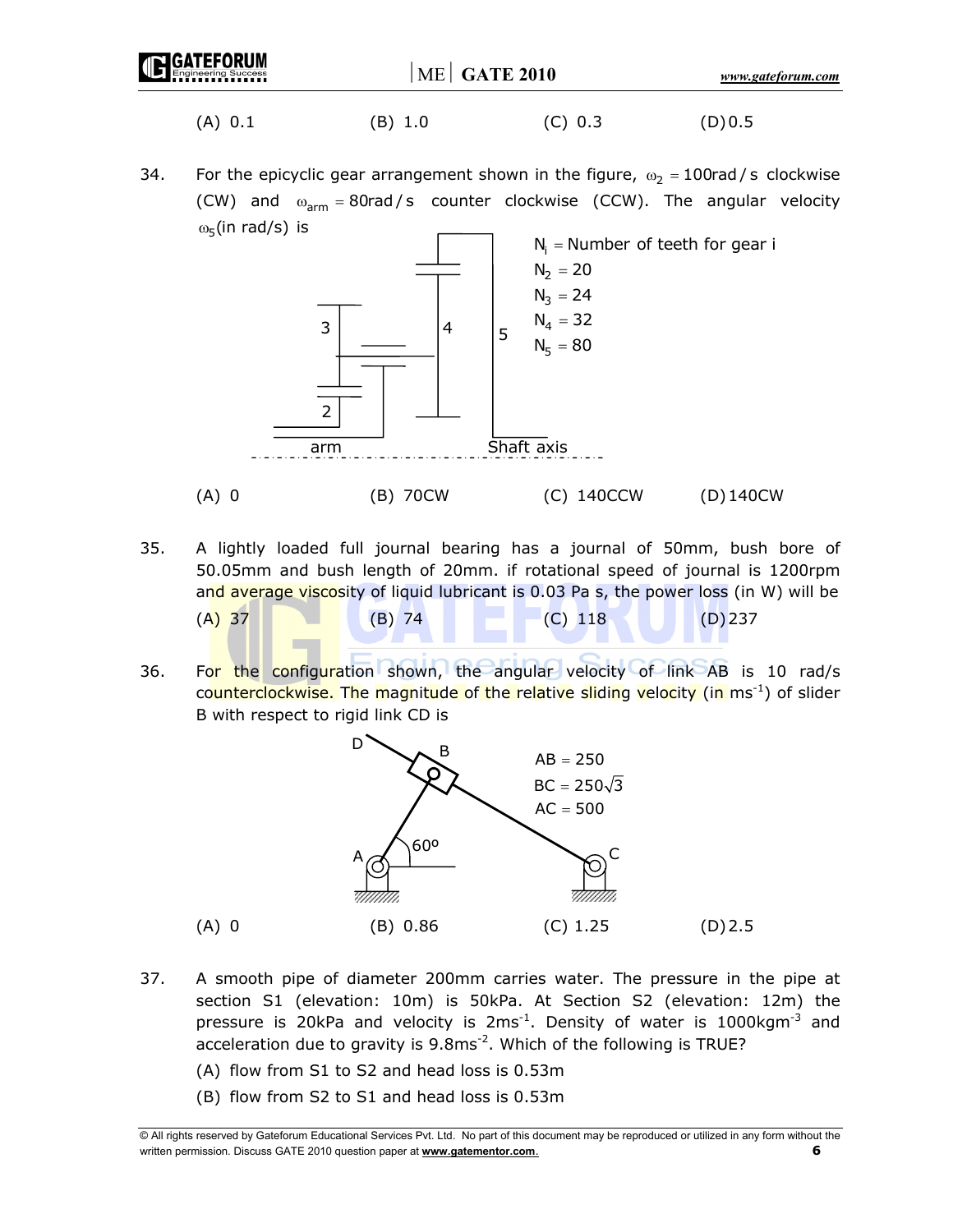(C) flow from S1 to S2 and head loss is 1.06m

(D) flow from S2 to S1 and head loss is 1.06m

#### 38. Match the following

| P:Compressible flow    | U: Reynolds number           |
|------------------------|------------------------------|
| Q: Free surface flow   | V: Nusselt number            |
| R: Boundary layer flow | W: Weber number              |
| S: Pipe flow           | X: Froude number             |
| T: Heat convection     | Y: Mach number               |
|                        | Z: Skin friction coefficient |

(A) P-U; Q-X; R-V; S-Z; T-W (B) P-W; Q-X; R-Z; S-U; T-V

- 
- 
- (C) P-Y; Q-W; R-Z; S-U; T-X (D) P-Y; Q-W; R-Z; S-U; T-V
- 39. A mono-atomic ideal gas  $(\gamma = 1.67,$  molecular weight = 40) is compressed adiabatically from 0.1MPa, 300K to 0.2MPa . The universal gas constant is 8.314kJkmol<sup>-1</sup>K<sup>-1</sup>. The work of compression of the gas (in kJ kg<sup>-1</sup>) is  $(A)$  29.7 (B) 19.9 (C) 13.3 (D) 0

40. Consider the following two processes: a. A heat source at 1200K loses 2500kJ of heat to sink at 800K b. A heat source at 800K loses 2000kJ of heat to sink at 500K Which of the following statements is TRUE?

- (A) Process I is more irreversible than Process II
- (B) Process II is more irreversible than Process I
- (C) Irreversibility associated in both the processes is equal
- (D) Both the processes are reversible
- 41. A fin has 5mm diameter and 100mm length. The thermal conductivity of fin material is  $400Wm^{-1}K^{-1}$ . One end of the fin is maintained at 130°C and its remaining surface is exposed to ambient air at 30ºC. if the convective heat transfer coefficient is  $40Wm<sup>-2</sup>K<sup>-1</sup>$ , the heat loss (in W) from the fin is (A) 0.08 (B) 5.0 (C) 7.0 (D) 7.8
- 42. A moist air sample has dry bulb temperature of 30ºC and specific humidity of 11.5g water vapour per kg dry air. Assume molecular weight of air as 28.93. If the saturation vapour pressure of water at 30ºC is 4.24kPa and the total pressure is 90kPa, then the relative humidity (in %) of air sample is (A) 50.5 (B) 38.5 (C) 56.5 (D) 68.5

<sup>©</sup> All rights reserved by Gateforum Educational Services Pvt. Ltd. No part of this document may be reproduced or utilized in any form without the written permission. Discuss GATE 2010 question paper at **www.gatementor.com**. **7**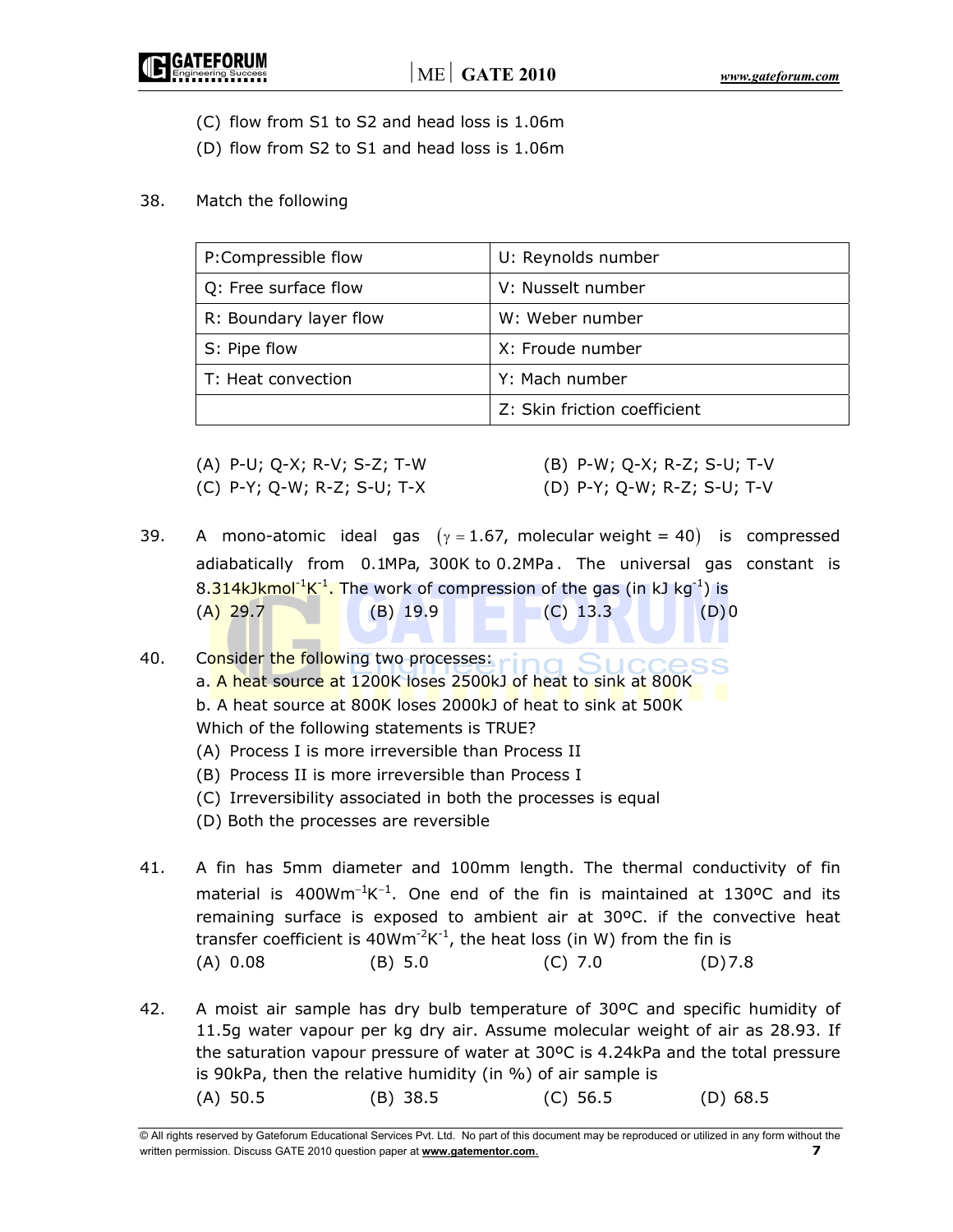**GATEFORUM** 

- 43. Two pipes of inner diameter 100mm and outer diameter 110mm each joined by flash butt welding using 30V power supply. At the interface, 1mm of material melts from each pipe which has a resistance of  $42.4\Omega$ . If the unit melt energy is 64.4MJ $m<sup>-3</sup>$ , then time required for welding in seconds is (A) 1 (B) 5 (C) 10 (D) 20
- 44. For tool A, Taylor's tool life exponent (n) is 0.45 and constant (K) is 90. Similarly for tool B, n=0.3 and K=60. The cutting speed (in m/min) above which tool A will have a higher tool life than tool B is (A) 26.7 (B) 42.5 (C) 80.7 (D) 142.9
- 45. A taper hole is inspected using a CMM, with a probe of 2mm diameter. At a height, Z=10mm from the bottom, 5 points are touched and a diameter of circle (not compensated for probe size) is obtained as 20mm. similarly, a 40mm diameter is obtained at a height Z=40mm. the smaller diameter (in mm) of hole at Z=0 is



- 46. Annual demand for window frames is 10000. Each frame costs Rs. 200 and ordering cost is Rs. 300 per order. Inventory holding cost is Rs. 40 per frame per year. The supplier is willing to offer 2% discount if the order quantity is 1000 or more, and 4% if order quantity is 2000 or more. If the total cost is to be minimized, the retailer should
	- (A) order 200 frames every time (B) accept 2% discount
	-
- 
- (C) accept 4% discount (D) order Economic Order Quantity
- 47. The project activities, precedence relationships and durations are described in the table. The critical path of the project is

|             | <b>Activity</b> | <b>Precedence</b> | <b>Duration (in days)</b> |              |
|-------------|-----------------|-------------------|---------------------------|--------------|
|             |                 |                   |                           |              |
|             |                 |                   |                           |              |
|             |                 |                   |                           |              |
|             |                 |                   |                           |              |
|             |                 | R, S              |                           |              |
|             |                 | R,S               |                           |              |
|             |                 |                   |                           |              |
| W           |                 |                   |                           |              |
| (A) P-R-T-V |                 | (B) Q-S-T-V       | C) P-R-U-W                | $(D)Q-S-U-W$ |

© All rights reserved by Gateforum Educational Services Pvt. Ltd. No part of this document may be reproduced or utilized in any form without the written permission. Discuss GATE 2010 question paper at **www.gatementor.com**. **8**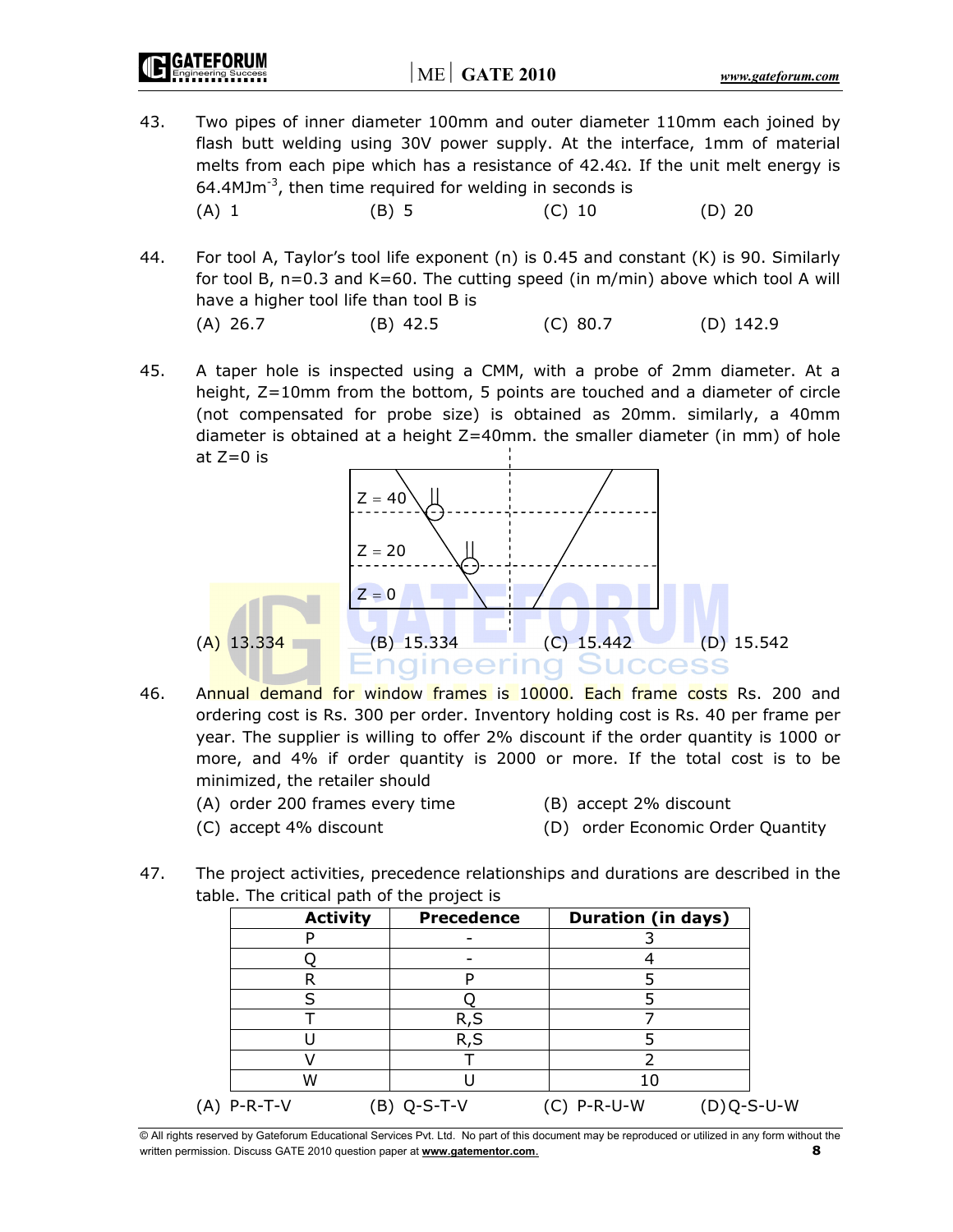

#### **Common Data Questions: 48 & 49**

In a steam power plant operating on the Rankine cycle, steam enters the turbine at 4MPa, 350ºC and exits at a pressure of 15kPa. Then it enters the condenser and exits as saturated water. Next, a pump feeds back the water to the boiler. The adiabatic efficiency of the turbine is 90%. The thermodynamic states of water and steam are given in the table.

| <b>State</b>          | $h(kJ kg^{-1})$ |         | $s(kJ kg^{-1}K^{-1})$ |         | $v(m^3kg^{-1})$ |                         |
|-----------------------|-----------------|---------|-----------------------|---------|-----------------|-------------------------|
| Steam: 4MPa,<br>350°C |                 | 3092.5  | 6.5821                |         | 0.06645         |                         |
| Water: 15kPa          | $h_f$           | $n_{q}$ | $S_f$                 | $S_{q}$ | Vf              | $\mathsf{v}_\mathsf{q}$ |
|                       | 225.94          | 2599.1  | 0.7549                | 8.0085  | 0.001014        | 10.02                   |

h is specific enthalpy, s is specific entropy and v the specific volume; subscripts f and g denote saturated liquid state and saturated vapour state.



## **Common Data Questions: 50 & 51**

Four jobs are to be processed on a machine as per data listed in the table.

| <b>Job</b> | Processing time (in days) | Due date |
|------------|---------------------------|----------|
|            |                           |          |
|            |                           |          |
|            |                           | 1 C      |
|            |                           |          |

50. If the Earliest Due Date (EDD) rule is used to sequence the jobs, the number of jobs delayed is

(A) 1 (B) 2 (C) 3 (D) 4

<sup>©</sup> All rights reserved by Gateforum Educational Services Pvt. Ltd. No part of this document may be reproduced or utilized in any form without the written permission. Discuss GATE 2010 question paper at **www.gatementor.com**. **9**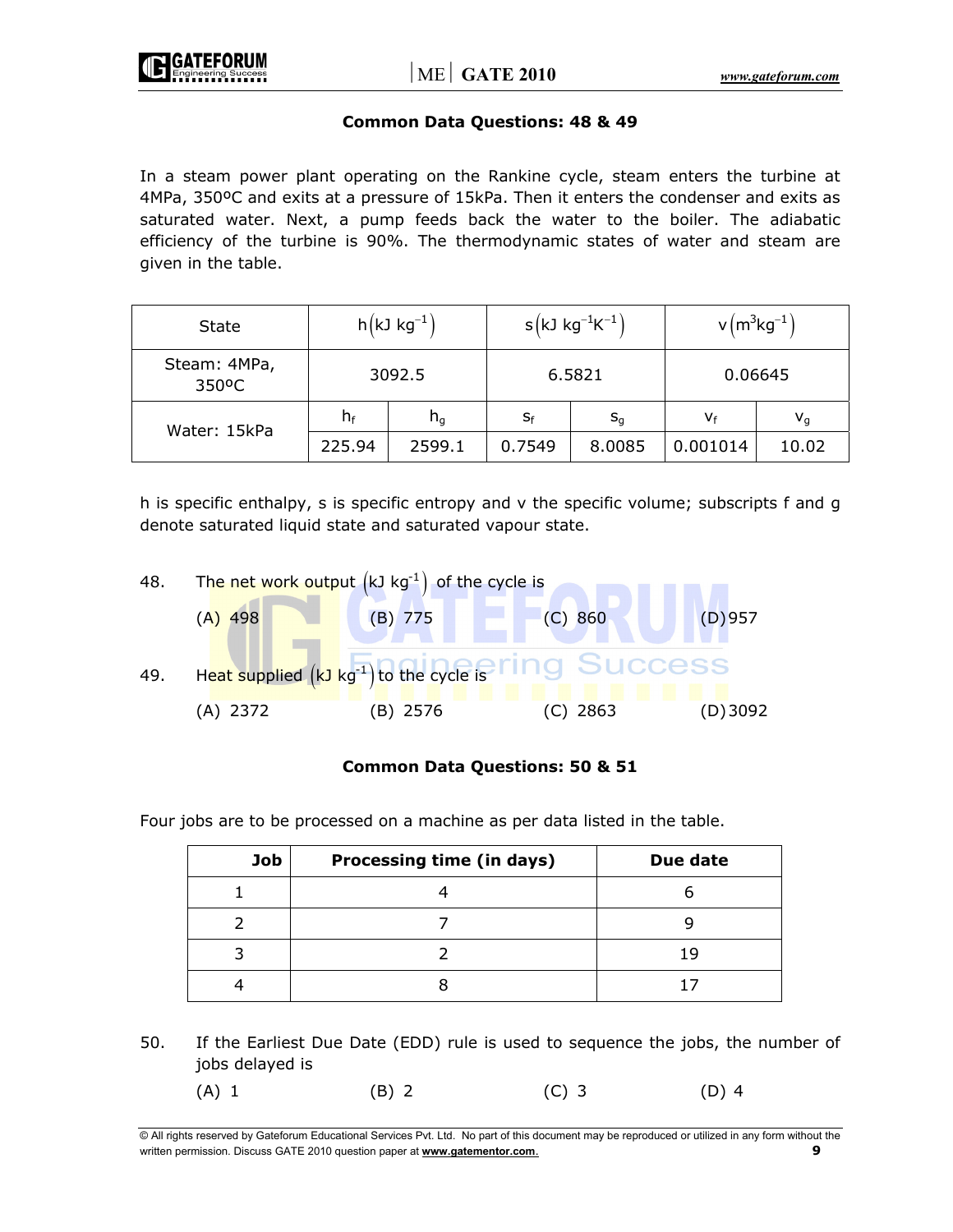51. Using the Shortest Processing Time (SPT) rule, total tardiness is

(A) 0 (B) 2 (C) 3 (D) 4

# **Linked Answer Questions: Q.52 to Q.55 Carry Two Marks Each**

# **Statement for Linked Answer Questions: 52 & 53**

A massless beam has a loading pattern as shown in the figure. The beam is of rectangular cross-section with a width of 30mm and height of 100mm.



- 52. The maximum bending moment occurs at
	- (A) Location B
	- (B) 2675mm to the right of A
	- (C) 2500mm to the right of A
	- (D) 3225mm to the right of A
- 53. The maximum magnitude of bending stress (in MPa) is given by (A) 60.0  $\Box$  (B) 67.5 **CCILC** 200.0 CCC (D) 225.0

## **Statement for Linked Answer Questions: 54 & 55**

In a shear cutting operation, a sheet of 5mm thickness is cut along a length of 200mm. The cutting blade is 400mm long and zero-shear  $(S=0)$  is provided on the edge. The ultimate shear strength of the sheet is 100MPa and penetration to thickness ratio is 0.2. Neglect friction.



54. Assuming force vs displacement curve to be rectangular, the work done (in J) is (A) 100 (B) 200 (C) 250 (D) 300

© All rights reserved by Gateforum Educational Services Pvt. Ltd. No part of this document may be reproduced or utilized in any form without the written permission. Discuss GATE 2010 question paper at **www.gatementor.com**. **10**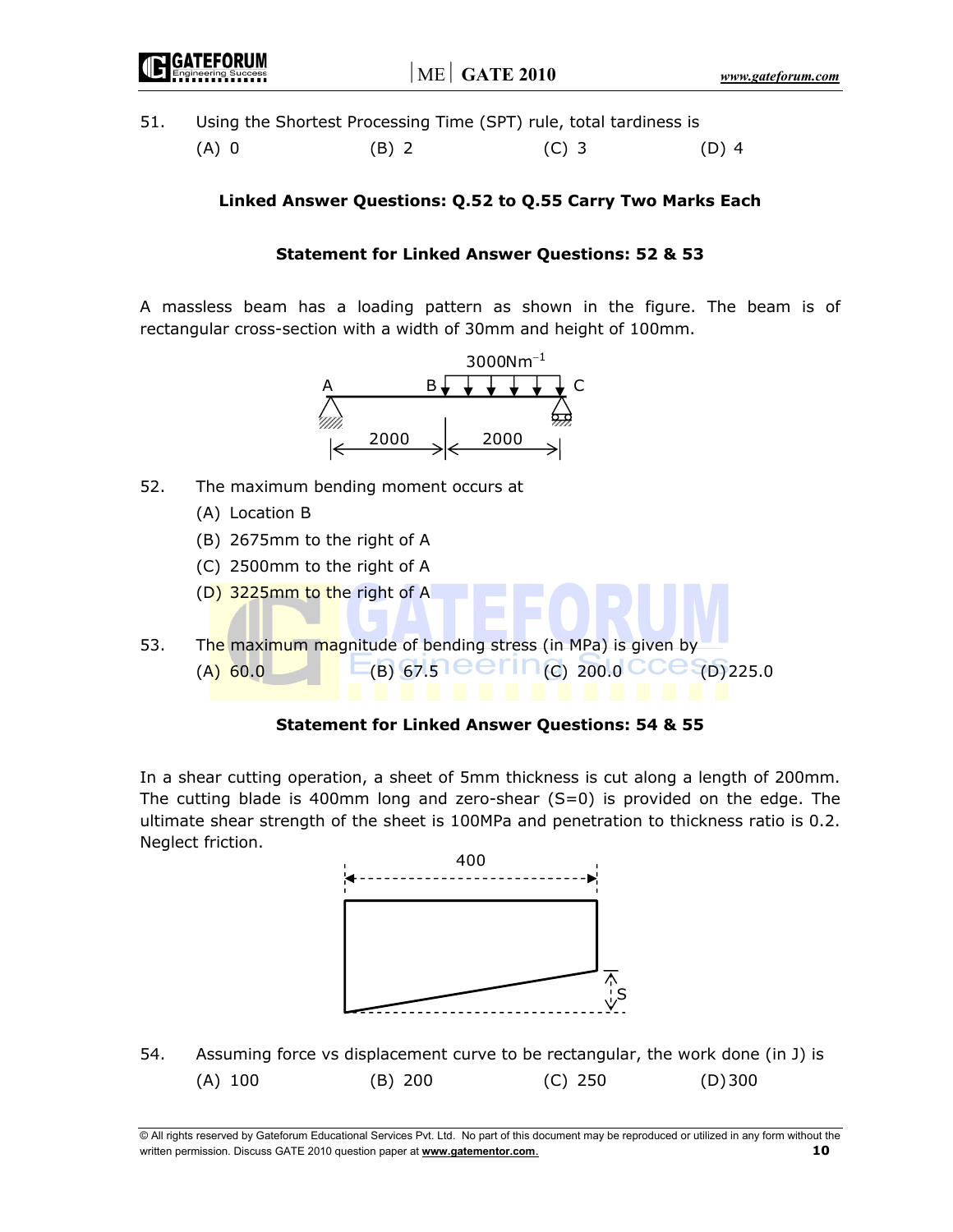| 55. | $(A)$ 5                                                                                                                                                                                        | $(B)$ 10                            | A shear of 20mm (S=20mm) is now provided on the blade. Assuming force vs<br>displacement curve to be trapezoidal, the maximum force (in kN) exerted is<br>$(C)$ 20 | (D)40          |  |  |  |
|-----|------------------------------------------------------------------------------------------------------------------------------------------------------------------------------------------------|-------------------------------------|--------------------------------------------------------------------------------------------------------------------------------------------------------------------|----------------|--|--|--|
|     |                                                                                                                                                                                                | Q. No. 56 - 60 Carry One Mark Each  |                                                                                                                                                                    |                |  |  |  |
| 56. | neither hockey nor football is:                                                                                                                                                                |                                     | 25 persons are in a room. 15 of them play hockey, 17 of them play football and<br>10 of them play both hockey and football. Then the number of persons playing     |                |  |  |  |
|     | $(A)$ 2                                                                                                                                                                                        | $(B)$ 17                            | $(C)$ 13                                                                                                                                                           | (D)3           |  |  |  |
| 57. | following sentence:                                                                                                                                                                            |                                     | Choose the most appropriate word from the options given below to complete the                                                                                      |                |  |  |  |
|     | If we manage to __<br>better planet for our children.                                                                                                                                          |                                     | our natural resources, we would leave a                                                                                                                            |                |  |  |  |
|     | (A) uphold                                                                                                                                                                                     | (B) restrain                        | (C) cherish                                                                                                                                                        | (D) conserve   |  |  |  |
| 58. | The question below consists of a pair of related words followed by four pairs of<br>words. Select the pair that best expresses the relation in the original pair.<br><b>Unemployed: Worker</b> |                                     |                                                                                                                                                                    |                |  |  |  |
|     | (A) fallow: land<br>house                                                                                                                                                                      |                                     | (B) unaware: sleeper (C) wit: jester                                                                                                                               | (D) renovated: |  |  |  |
| 59. | <b>Circuitous</b><br>(A) cyclic                                                                                                                                                                |                                     | Which of the following options is the closest in meaning to the word below:<br>(B) indirect $\ominus$ r in (C) confusing $\ominus$ (D) crooked                     |                |  |  |  |
| 60. | the following sentence:                                                                                                                                                                        |                                     | Choose the most appropriate word from the options given below to the complete                                                                                      |                |  |  |  |
|     | about the subject.                                                                                                                                                                             |                                     | His rather casual remarks on politics __________ his lack of seriousness                                                                                           |                |  |  |  |
|     | (A) masked                                                                                                                                                                                     | (B) belied                          | (C) betrayed                                                                                                                                                       | (D)suppressed  |  |  |  |
|     |                                                                                                                                                                                                | Q. No. 61 - 65 Carry Two Marks Each |                                                                                                                                                                    |                |  |  |  |
| C 1 |                                                                                                                                                                                                |                                     | $\lim_{n}$ $(1)$ $C$ its $(C)$ Isfan $(1)$ and $C$ aiso $(C)$ associations $(1)$ a beathouse and sistant)                                                          |                |  |  |  |

- 61. Hari (H), Gita (G), Irfan (I) and Saira (S) are siblings (i.e. brothers and sisters). All were born on  $1<sup>st</sup>$  January. The age difference between any two successive siblings (that is born one after another) is less than 3 years. Given the following facts:
	- i. Hari's age + Gita's age > Irfan's age + Saira's age
	- ii. The age difference between Gita and Saira is 1 year. However, Gita is not the oldest and Saira is not the youngest.
	- iii. There are no twins.
	- In what order were they born (oldest first)?

| (D)IHSG    |
|------------|
| $(C)$ IGSH |

<sup>©</sup> All rights reserved by Gateforum Educational Services Pvt. Ltd. No part of this document may be reproduced or utilized in any form without the written permission. Discuss GATE 2010 question paper at **www.gatementor.com**. **11**